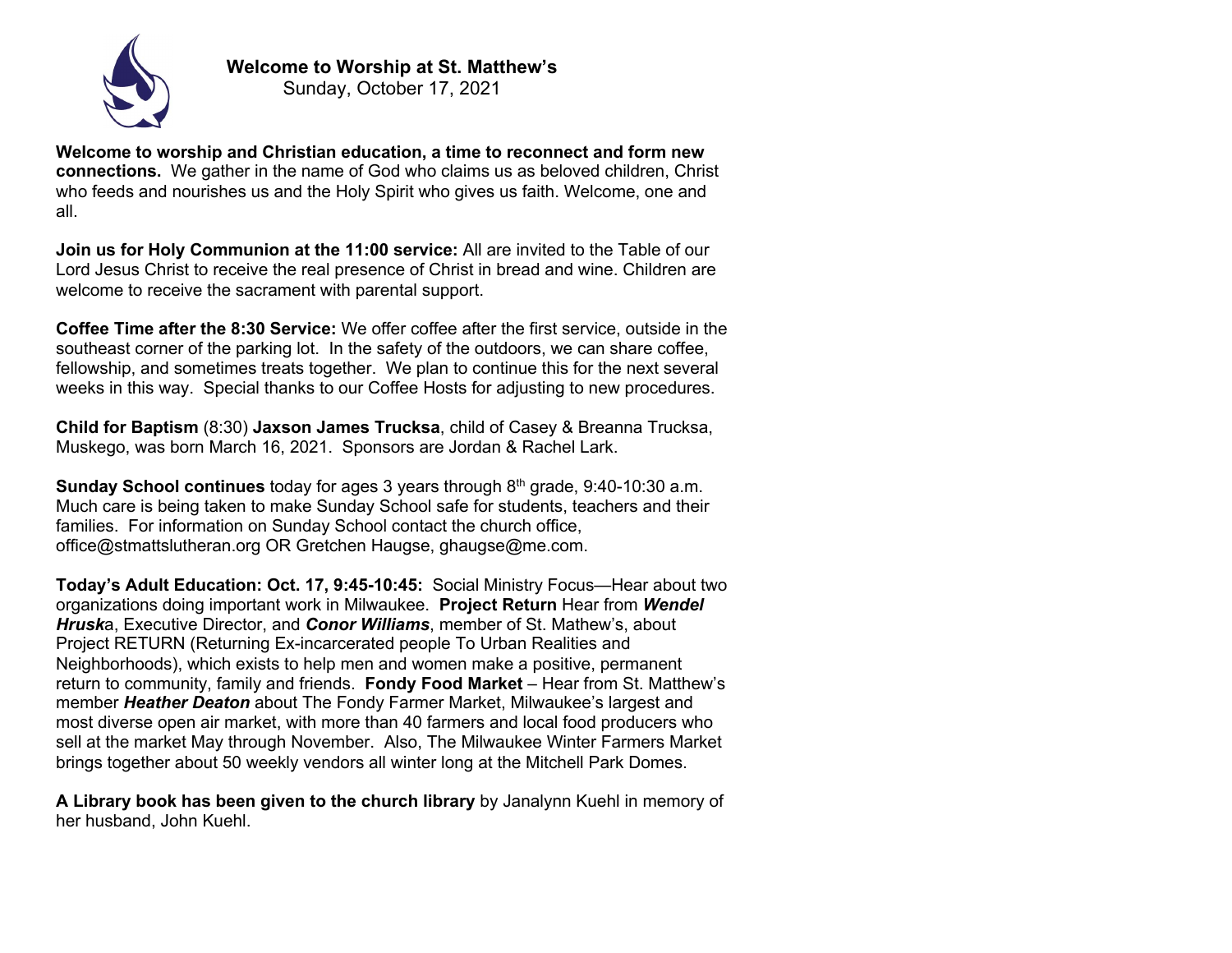## *Announcement Insert for 10-17-21*

**The Library is now open** Sundays during the Education Hour, 9:45-11:00 a.m. Please feel free to visit! The Library has almost 4000 books and DVDs available for check out. It is staffed by members of the Library committee that can assist you in finding books on a specific topic as well as help you with the self check-out system.

**Wednesday Bible Study** is now underway with Pastor Ann Williams from 10:00-11:00 a.m. each Wednesday, now in the Upper Room. We are masking in respect for those more vulnerable.

**Women's Book Discussion "Rising Strong: How the Ability to Reset Transforms the Way We Live, Love, Parent and Lead" by Brené Brown** Meeting in person at St. Matthew's Wednesday evenings from 7-8 pm in October (October 6, 13, 20, 27). All are welcome at any of the weeks. If you need assistance in getting a book/more information please contact Sue Swing : sueswing@sbcglobal.net

**Saints Older Adult Ministry Gathering** Wednesday, October 20<sup>th</sup>, with Guest Speaker Pastor Emeritus Gary Erickson. We look forward to taking a trip down memory lane with him as well as receive an update on his life since retiring. Sign up ahead for a box lunch, with a suggested donation of \$10 for this lunch catered from City Market. Sign Up in the Upper Commons or the church office.

**Children and Youth Choirs and Handbell Ensembles** begin in October. This is a great time for your child to be begin participating in St. Matthew's popular music ministry.

Godsbells (4<sup>th</sup>-6<sup>th</sup> graders) Wednesdays, 6:15-6:45 New Creation Choir (3rd-6th graders) Wednesdays, 7:00-7:45 New Generation Choir (7<sup>th</sup>-12<sup>th</sup> graders) begins Oct. 20, 6:15-6:45pm Praise Kids (4yrs-2nd grade) begins Oct. 21, 4:00-4:45pm Righteous Ringers  $(7<sup>th</sup>-12<sup>th</sup>$  grades) begins Oct. 26, 7:00-7:45pm

If you want to get information on this for your child, please contact John Paradowski or Jeff Reeves, jreeveswk@yahoo.com Check out all the details on our website: stmattslutheran.org under welcome/worship/choirs & ensembles

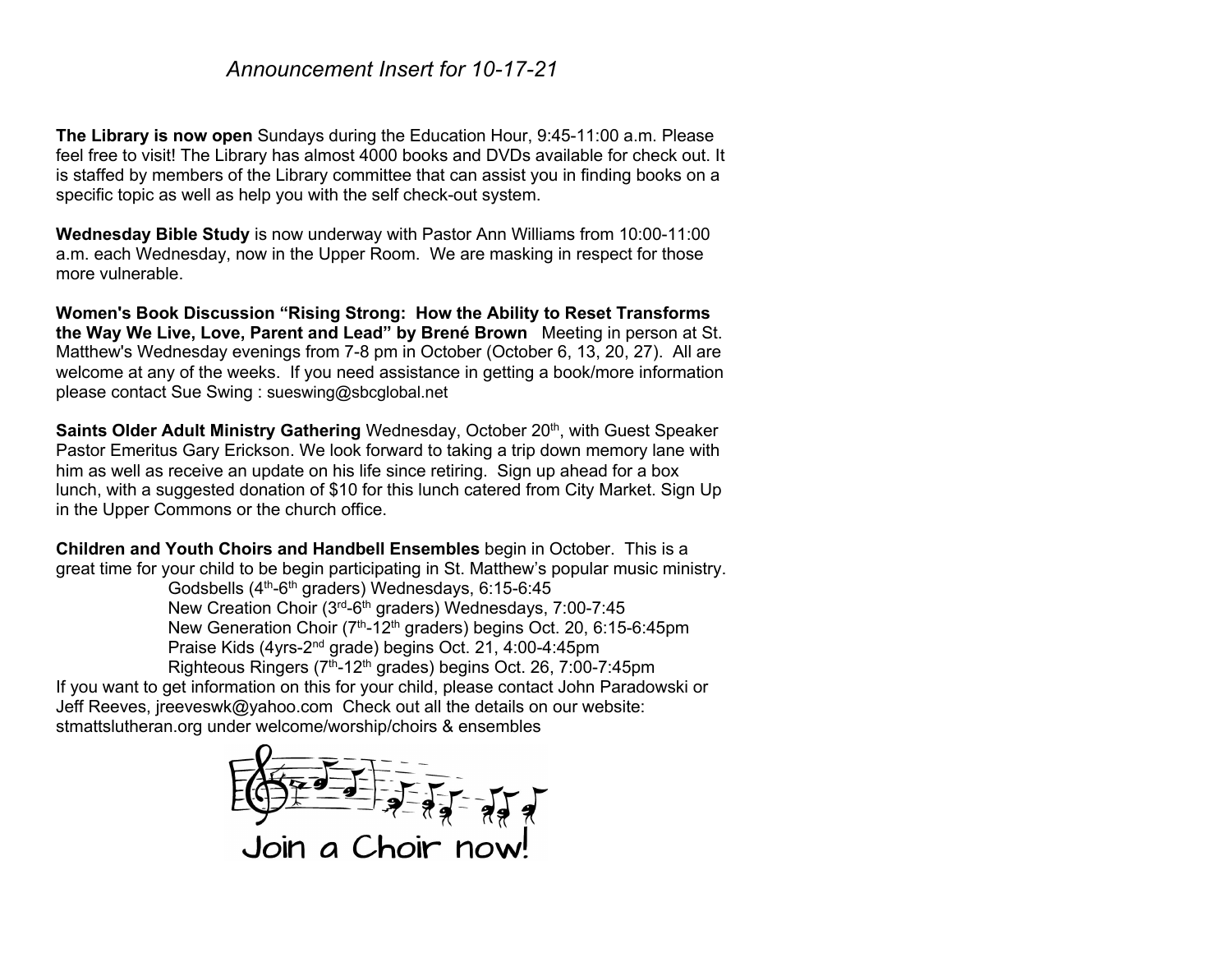## **Progress toward a New Lead Pastor:**

Now that the Ministry Site Profile is complete, the Synod Office can begin to give our Call Committee names of potential candidates. While we are hopeful that we can call a new pastor as soon as possible, this will take some time, in order to find the right candidate, and to schedule the interviews and conversations. Please keep the Call Committee in your prayers as this work begins.

*Members of the Call Committee: Nancy Bowen, Andrew Cherney, Diane DuBois, Brian Due, Natalie Ford Sajdak, Michael Wolaver.*

If you wish to see the Ministry Site Profile, which contains detailed information about St. Matthew's ministry setting pertinent to calling a new pastor, here is a link to it: **https://bit.ly/2YqkJW9-MSP**

And if you wish to watch the Congregational Forum meeting from October 3, here is a link to a recording of the meeting:

**https://youtu.be/oBPDgmhcKks**

---------------------------------------------------------------------------

**Volunteer Needed**: Quiet Sacs - Maintain Quiet Sacs that are used in worship. This will take about 2 hours per month. It can be done whenever the church is open; day or evening. Great for a parent waiting for a child in choir, confirmation... Please contact Sue Swing sueswing@sbcglobal.net.

**Remember Mount Meru Coffee!** Your support is SO important as coffee farmers in Tanzania depend on this support to receive a fair price for their coffee beans. Look for the display and pick some up today. If you don't see what you want, contact Al in the church office, who can order larger quantities or K-cups.

**Used medications being collected for Cross Medical Clinic** *Also needed: these overthe-counter supplements & meds* **-** Tom Wilke, retired pharmacist of St. Matthew's, volunteers at Cross each week, and picks up our collected used medications and other medical supplies donated. **Specific needs:**

**Vitamin D • Calcium • Baby Aspirin** The next time you're out shopping, please consider picking up some at your favorite discount store and bring them to the church office for donation to Cross's clinic. Thank you!

**Office Hours:** The church office is open full days 8:30 – 4:30, with the exception of Fridays when we close at 3:00. We are often closed over the lunch hour, Noon-1:00pm.